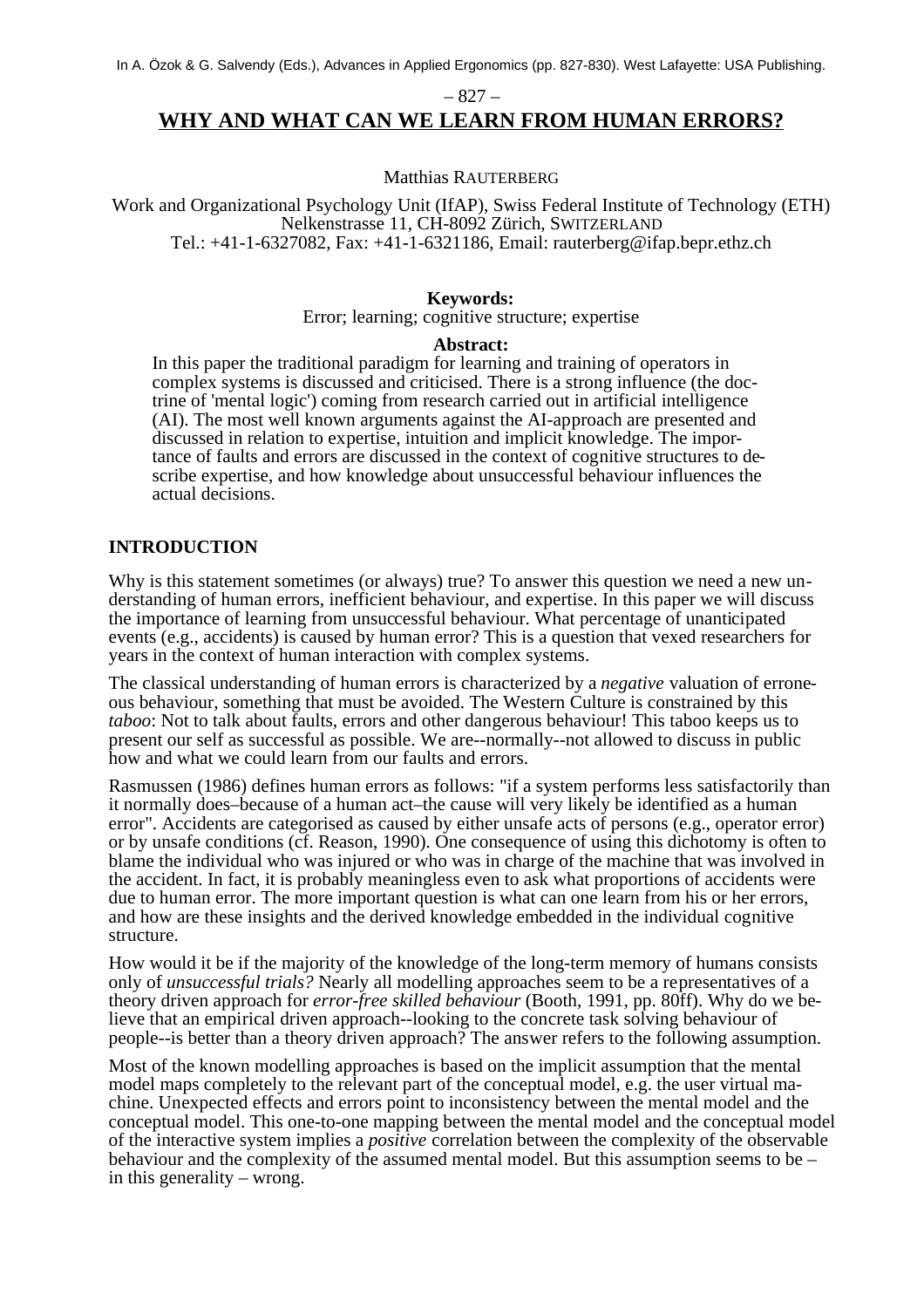Based on the empirical result in (Rauterberg, 1993), that the complexity of the observable behaviour of novices is larger than the complexity of experts' behaviour, we must conclude that the behavioural complexity is *negatively* correlated with the complexity of the mental model. If the cognitive structure is too simple, then the concrete task solving process must be filled up with many heuristics or trial and error behaviour.



**Figure 1.** The relationship between the complexity of the human interaction and of the cognitive structure.

Learning how to solve a specific task with a given system means that the behavioural complexity decreases and the cognitive complexity increases (cf. Figure 1). Now, one of the central question is: What kind of knowledge is stored in the cognitive structure? Before we are able to give a preliminary answer to this question, we have to discuss the consequences of the traditional AI-paradigm.

The famous classification of Rasmussen (1986) in skill-based, rule-based, and knowledge-based behavior is one consequence of taking the AI-approach seriously. Human behaviour can be therefor classified (1) as error-free skilled behaviour, (2) as inefficient behaviour, and (3) as erroneous behaviour (cf. Wickens, 1992).

Berkson and Wettersten (1982) can show why the AI-approach is not able to cover human errors. The classical AI-approach has a high affinity with the theory of Selz (1913). Berkson and Wettersten compared the theory of Selz with the epistemological consequences of Popper's conception (1974): Selz describes a problem as an *incomplete structure* that must be completed in an evolutionary way, while Popper describes a *conflict* between the old and--more or less--complete theory and new contradictory facts that must be overcome by reconstruction. Following Selz' ideas the AI-approach developed the impasse-driven learning theory.

One consequence of the traditional AI-approach is the fact that all inferences of a heuristic problem or task solving process must have a 'mental logic'. The most glaring problem is that people make mistakes. They draw invalid conclusions, which should not occur if deduction is guided by a 'mental logic' (cf. Reason, 1979; Wehner, 1984).

The doctrine of 'mental logic' can certainly be formulated in a way that meets the methodological criterion of *effectiveness*. The trouble with mental logic is thus empirical. Johnson-Laird (1983) describes six main problems: (1) People make fallacious inferences. (2) There is no definitive answer to the question: Which logic, or logic's, are to be found in the mind? (3) How is logic formulated in the mind? (4) How does a system of logic arise in the mind? (5) What evidence there is about the psychology of reasoning suggests that deductions are not immune to the content of the premises. (6) People follow extra-logical heuristics when they make spontaneous inferences. Why does cognitive psychology constrain the modern research to the doctrine of 'mental logic'?

# **THE LAW OF REQUISITE VARIETY**

Our basic assumption is that human behaviour cannot be erroneous. Of course, human decisions and the behavioural consequences of these decisions can be classified as erroneous and faulty, but from a pure introspective standpoint--from the internal *psycho-*logic of the subject--each decision is the best solution fulfilling all actual constrains and restrictions: lack of information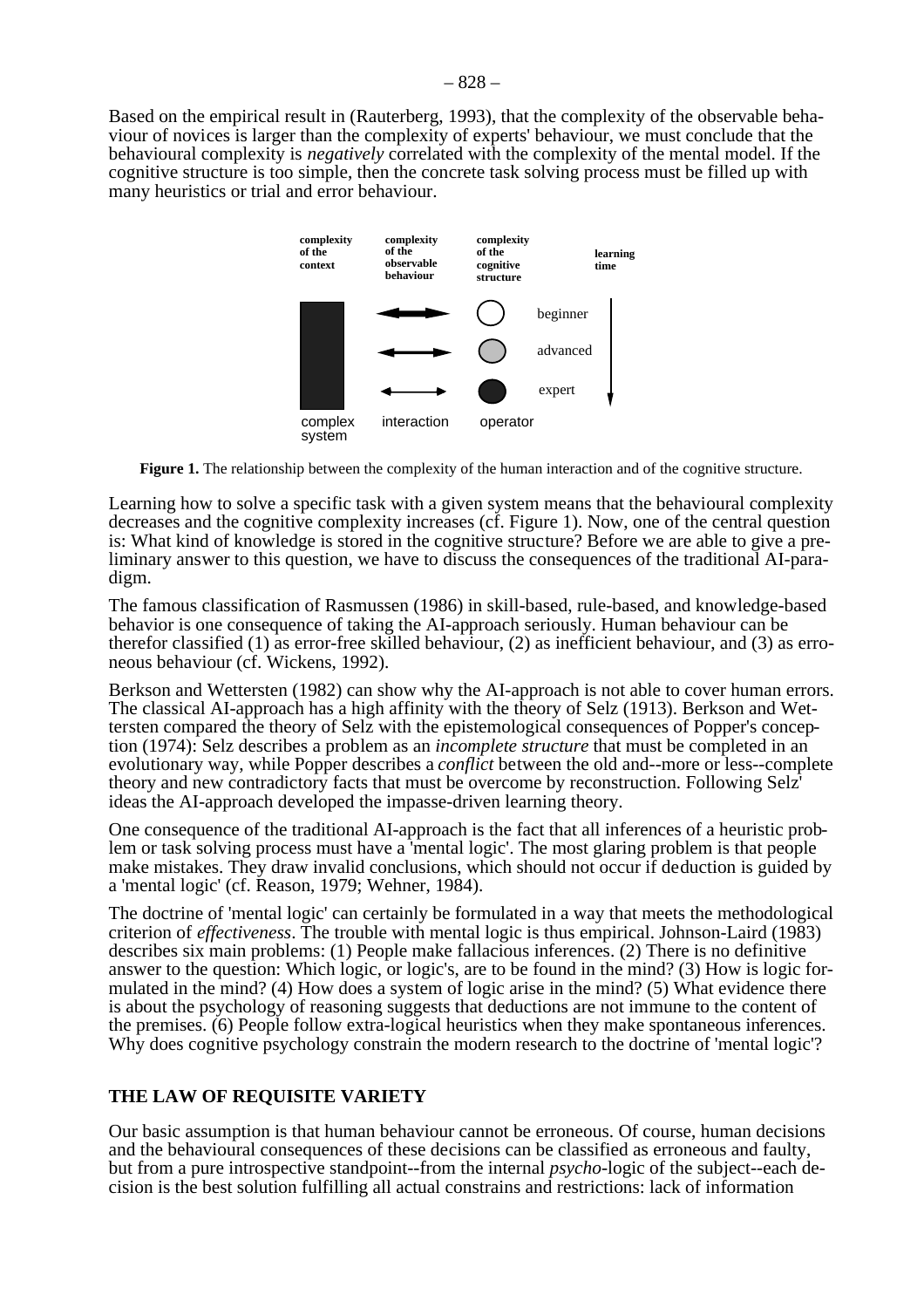and/or motivation, lack of knowledge and/or qualification, over or under estimation of the task and/or context complexity etc.

Humans need variety to behave and to adapt. A total static environment is insufferable. Ashby (Ashby, 1958, p. 90) summarises his analysis of regulation and adaptation of biological systems as follows: "The concept of regulation is applicable when there is a set D of disturbances, to which the organism has a set  $\overline{R}$  of responses, of which on any occasion it produces some one,  $r<sub>j</sub>$ say. The physico-chemical or other nature of the whole system then determines the outcome. This will have some value for the organism, either Good or Bad say. If the organism is well adapted, or has the know-how, its response r<sub>j</sub> as a variable, will be such a function of the disturbance di that the outcome will always lie in the subset marked Good. The law of requisite variety then says that such regulation cannot be achieved unless the regulator R, as a channel of communication, has more than a certain capacity. Thus, if D threatens to introduce a variety of 10 bits into the outcomes, and if survival demands that the outcomes be restricted to 2 bits, then at each action R must provide variety of at least 8 bits." This condition is one important reason to call human behaviour as *incompressible*.

If we try to translate this 'law of requisite variety' to normal human behaviour then we can describe it as follows: All human behaviour is characterized by a specific extent of variety. This variety of human behaviour can not be reduced to only a 'one best way'. If the system--in which the human has to behave--constrains this normal variety then we can observe 'errors'. In this sense an error is the necessary violation of system's restrictions caused by inappropriate system constrains.

If a system constrains human behaviour to only one possible 'correct solution path' then we can observe a maximum of violations, say errors. Most complex systems are explicitly designed to constrain the operator's behaviour to a minimum of variety. Ulich (1994) arguments against this 'one best way' doctrine of system design because users differ inter- and intra-individually. A system must have a minimum of flexibility to give all users the opportunity to behave in an errorfree way. To investigate the relationship between behavioural and cognitive complexity we observe individual behaviour in its 'natural sense'. All deviations of the correct solution path are interpreted as exploratory behaviour caused by the need for variety.

## **EMPIRICAL STUDIES OF 'ERRONEOUS' BEHAVIOUR**

Arnold and Roe assume (1987, p. 205), "that errors may have great functionality for the user, especially during learning. When the user is able to find out what has caused the error and how to correct it, errors may be highly informative. This implies that one should not try to prevent all errors." This hypothesis was tested later in an empirical investigation by Frese et al (1991).

Frese et al (1991) describe the following four reasons for the positive role of errors in training: (1) "the mental model of a system is enhanced when a person makes an error … (2) mental models are better when they also encompass potential pitfalls and error prone problem areas … (3) when error-free training is aspired, the trainer will restrict the kind of strategies used by the trainees, because unrestricted strategies increase the chance to error … (4) errors not only appear in training but also in the actual work situation." They compared two groups: one group with an error training  $(N=15)$ , and a second group with an error-avoidant training  $(N=8)$ . In a speed test the error-training subjects produced significant fewer errors than the error-avoidant group.

Gürtler (1988, p. 95) got the same results in the context of sports: "there, where more accidents were counted in the training phase, appeared less – above all of less grave consequences – accidents during the match. Few accidents during the training correlate with accidents of grave consequences during the match."

Wehner (1984) meta-analysed several important articles about human errors and came to the following conclusions: "(1) wrong actions are neither diffused nor irregular, (2) wrong actions appear in the context of successful problem solving behaviour, (3) the significance of errors and faults can only be understood as part of the whole problem solving process, and (4) successful and unsuccessful behaviour coexist."